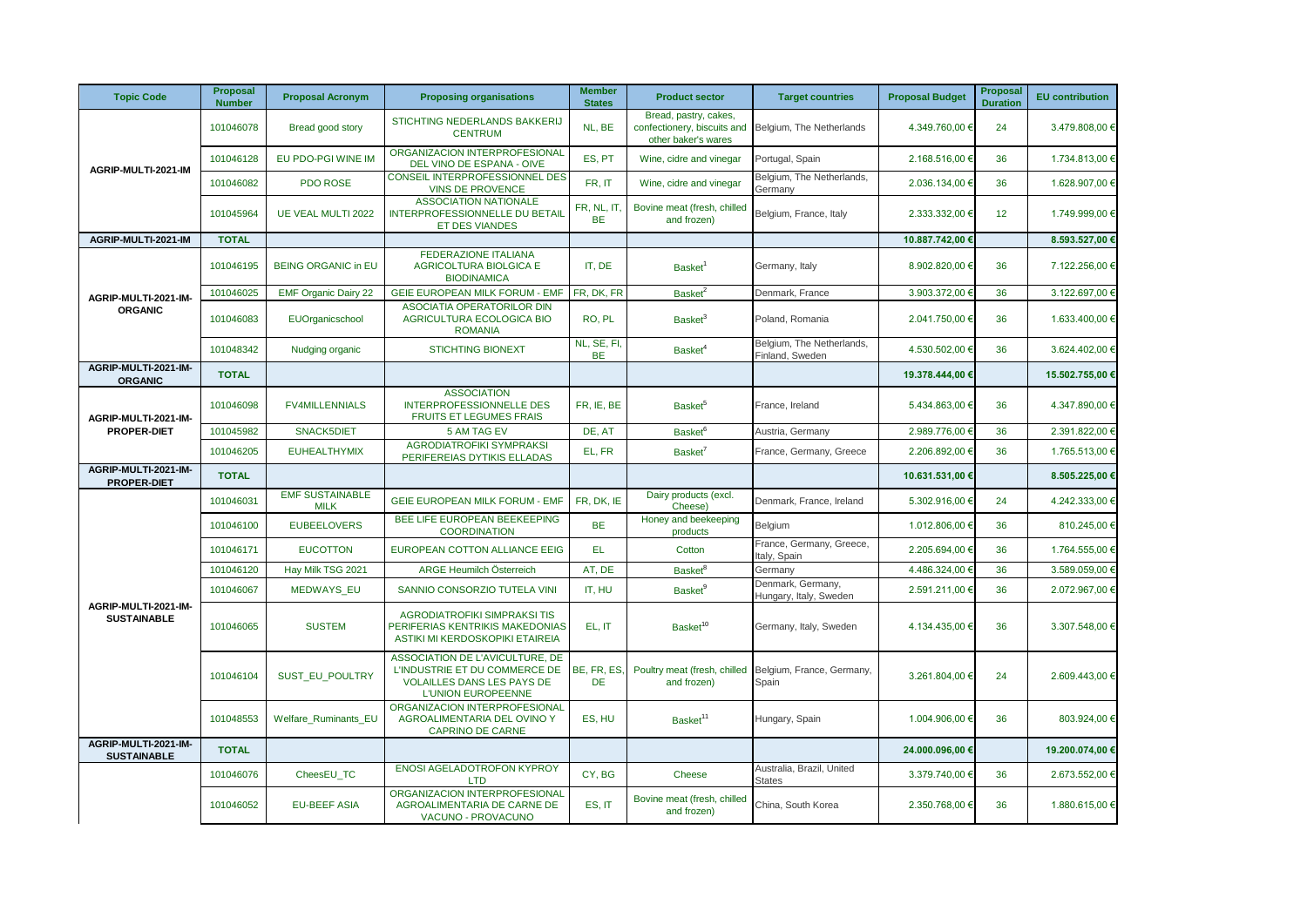|                                           | 101046138    | <b>EUFRESFRUT TC</b>      | <b>AGROTIKOS SINETAIRISMOS</b><br>SPARAGOPARAGOGON NESTOU                      | EL, RO     | Fruit (fresh or dried)                            | United Kingdom, Norway,<br>Switzerland          | 3.211.312,00 €   | 36 | 2.569.049,00 €  |
|-------------------------------------------|--------------|---------------------------|--------------------------------------------------------------------------------|------------|---------------------------------------------------|-------------------------------------------------|------------------|----|-----------------|
| AGRIP-MULTI-2021-TC-<br><b>ALL</b>        | 101046079    | <b>EUFruitDeal</b>        | ASOCIATIA PRODUCATORILOR DE<br><b>FRUCTE DIN SUD FRUCTPROD</b>                 | RO, EL     | Fruit (fresh or dried)                            | China                                           | 3.679.768,00 €   | 36 | 2.943.815,00 €  |
|                                           | 101046154    | <b>EUMeatDel TC</b>       | Natsionalna Ovtsevadna i Kozevadna<br>Asotsiatsiya                             | BG, RO     | Basket <sup>12</sup>                              | Egypt, United Arab<br>Emirates, Saudi Arabia    | 3.451.981,00 €   | 36 | 2.761.584,00 €  |
|                                           | 101046194    | <b>EUnique</b>            | Agrodiatrofiki Simpraksi Periferias Stereas<br>Elladas                         | EL, CY     | Basket <sup>13</sup>                              | United Arab Emirates, Saudi<br>Arabia           | 1.308.600,00 €   | 36 | 1.046.880,00 €  |
|                                           | 101046152    | <b>EUQualityDeal</b>      | SYNDESMOS EXAGOGEON KRITIS                                                     | EL. RO     | Basket <sup>14</sup>                              | China                                           | 2.711.214,00 €   | 36 | 2.168.971,00 €  |
|                                           | 101046020    | <b>EUWINA</b>             | INTERPROFESIONAL DEL CONSEJO<br>REGULADOR DE LA DO LA MANCHA                   | ES, EL, IT | Wine, cidre and vinegar                           | China, South Korea,<br>Singapore, Taiwan        | 1.467.386,00 €   | 36 | 1.173.909,00 €  |
|                                           | 101045996    | <b>GWine Asia 2022-24</b> | ASOCIACION PARA LA PROMOCION<br>DEL VINO DE GARNACHA-GARNACHA<br><b>ORIGEN</b> | ES. FR     | Wine, cidre and vinegar                           | China, Japan, South Korea,<br>Taiwan            | 3.000.000,00 €   | 36 | 2.400.000,00 €  |
|                                           | 101046135    | <b>MAP</b>                | CONSORZIO DEL VERMOUTH DI<br><b>TORINO</b>                                     | IT, EL     | Basket <sup>15</sup>                              | United Kingdom, Canada,<br><b>United States</b> | 3.019.544.00 €   | 36 | 2.415.635,00 €  |
|                                           | 101046123    | Meet the Eu. Lamb         | Greek Interprofessional Meat Organisation                                      | EL, CY     | Sheep and goat meat (fresh<br>chilled and frozen) | United Arab Emirates, Saudi<br>Arabia           | 2.765.305,00 €   | 36 | 2.212.244,00 €  |
| AGRIP-MULTI-2021-TC-<br><b>ALL</b>        | <b>TOTAL</b> |                           |                                                                                |            |                                                   |                                                 | 30.345.618,00 €  |    | 24.246.254,00 € |
|                                           | 101046092    | <b>EU ORGANIC</b>         | Agricultural Cooperative Bioproducers of<br>West Hellas - BIO NET WEST HELLAS  | EL, BG     | Basket <sup>16</sup>                              | Norway, South Korea,<br>Switzerland             | 3.750.242,00 €   | 36 | 3.000.194,00 €  |
| AGRIP-MULTI-2021-TC-<br><b>ORGANICS</b>   | 101046085    | EU_Org_deal               | NATSIONALEN SAYUZ NA<br><b>GRADINARITE V BULGARIA</b>                          | BG, RO, EL | Basket <sup>17</sup>                              | United Kingdom, United<br><b>Arab Emirates</b>  | 3.860.402,00 €   | 36 | 3.085.922,00 €  |
|                                           | 101046008    | <b>THAO</b>               | <b>ASSOCIAZIONE ORGANIC LINK</b>                                               | IT, PL     | Basket <sup>18</sup>                              | China. United States                            | 6.060.663,00 €   | 36 | 4.848.530,00 €  |
| AGRIP-MULTI-2021-TC-<br><b>ORGANICS</b>   | <b>TOTAL</b> |                           |                                                                                |            |                                                   |                                                 | 13.671.307,00 €  |    | 10.934.646,00 € |
| <b>GRAND TOTAL 33</b><br><b>PROPOSALS</b> |              |                           |                                                                                |            |                                                   |                                                 | 108.914.738,00 € |    | 86.982.481,00 € |

<sup>1</sup>Beer, Beverages made from plant extracts, Bovine meat (fresh, chilled and frozen), Bread, pastry, cakes, confectionery, biscuits and other baker's wares, Cereals, Cheese, Chocolate and derived products, Coffee and tea, Dairy products (excl. Cheese), Eggs, Fishery and aquaculture products, Fruit (fresh or dried), Honey and beekeeping products, Meat preparations, Mustard paste, Oilseeds, other than soyabeans, Olive oil, Other eligible products, Pasta, Pork meat (fresh, chilled and frozen), Poultry meat (fresh, chilled and frozen), Preparations of vegetables, fruit or nuts (incl. table olives), Preparations of vegetables, fruit or nuts (in Salt, Sheep and goat meat (fresh, chilled and frozen), Spirits, liqueurs and vermouth, Sugar, Sweetcorn, Vegetable oils other than olive oils, Vegetables (fresh, chilled and dried) excluding sweetcorn, Wine, cidre and vine <sup>2</sup>Cheese, Dairy products (excl. Cheese)

 ${}^{3}$ Bread, pastry, cakes, confectionery, biscuits and other baker's wares, Cereals, Cheese, Dairy products (excl. Cheese), Eggs, Fruit (fresh or dried), Honey and beekeeping products, Pasta,

Preparations of vegetables, fruit or nuts (incl. table olives), Vegetable oils other than olive oils, Vegetables (fresh, chilled and dried) excluding sweetcorn

<sup>4</sup>Beverages made from plant extracts, Bovine meat (fresh, chilled and frozen), Bread, pastry, cakes, confectionery, biscuits and other baker's wares, Cereals, Cheese, Chocolate and derived products, Coffee and tea, Dairy products (excl. Cheese), Eggs, Fishery and aquaculture products, Fruit (fresh or dried), Honey and beekeeping products, Meat preparations, Mustard paste, Natural gums and resins, Olive oil, Pasta,

Pork meat (fresh, chilled and frozen), Poultry meat (fresh, chilled and frozen), Preparations of vegetables, fruit or nuts (incl. table olives), Salt,

Sheep and goat meat (fresh, chilled and frozen), Sheep and goat meat (fresh, chilled and frozen), Sugar, Sweetcorn, Vegetable oils other than olive oils, Vegetables (fresh, chilled and dried) excluding sweetcorn

5 Fruit (fresh or dried), Vegetables (fresh, chilled and dried) excluding sweetcorn

<sup>6</sup>Fruit (fresh or dried), Vegetables (fresh, chilled and dried) excluding sweetcorn

 $^{7}$ Fruit (fresh or dried), Vegetables (fresh, chilled and dried) excluding sweetcorn

8 Cheese, Dairy products (excl. Cheese)

 $^9$ Cheese, Vegetables (fresh, chilled and dried) excluding sweetcorn, Wine, cidre and vinegar

<sup>10</sup>Bread, pastry, cakes, confectionery, biscuits and other baker's wares, Cheese, Dairy products (excl. Cheese), Olive oil, Preparations of vegetables, fruit or nuts (incl. table olives), Spirits, liqueurs and vermouth, W

 $11$ Bovine meat (fresh, chilled and frozen), Sheep and goat meat (fresh, chilled and frozen)

 $12$ Poultrv meat (fresh, chilled and frozen), Sheep and goat meat (fresh, chilled and frozen)

<sup>13</sup>Cheese, Dairy products (excl. Cheese), Fruit (fresh or dried), Preparations of vegetables, fruit or nuts (incl. table olives)

<sup>14</sup>Olive oil, Wine, cidre and vinegar